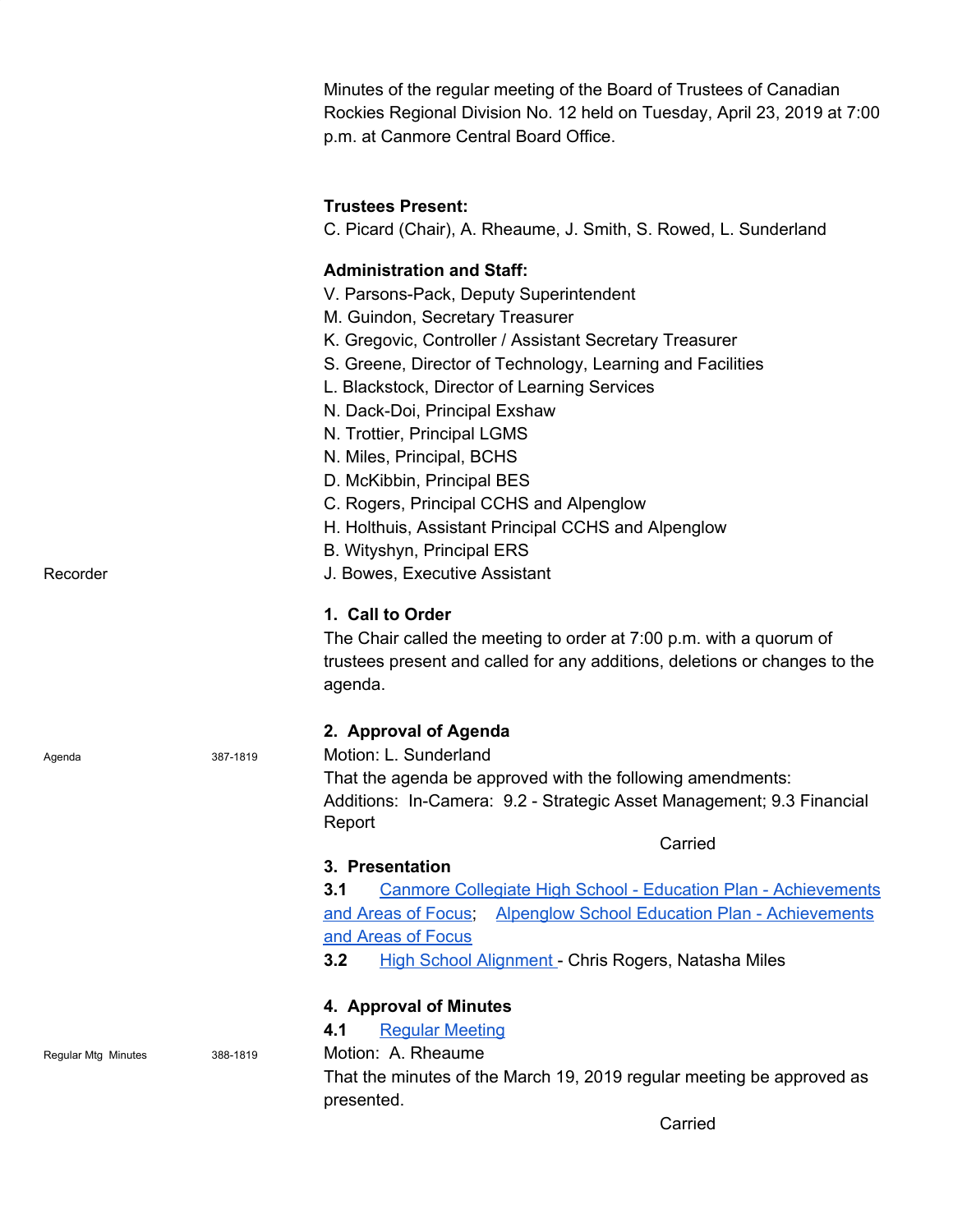#### **5. Action Items -**

#### **5.1** Review and [Selection](https://drive.google.com/file/d/1DWr0yfttQ8flWQXmf5sBpqj3goLBbyEg/view?usp=sharing) of RFP's for Auditing Services

#### Selection of MNP 389-1819 Motion: J. Smith

That the Board approve the selection of MNP LLB - Meyers Norris Penney based on the quoted price and the hourly billing rates provided.

Carried

#### **6. Information / Discussion**

**6.1** [Superintendent](https://drive.google.com/file/d/1Dw5WIF2em1_VkpVu8-ZtNQ6VhNpQTQ0P/view?usp=sharing) Report (provided by Deputy Superintendent in the absence of the Superintendent)

- Senior staff evaluations
- Superintendent evaluation upcoming
- LGMS Land Project meetings
- Partnership between CRPS Summer School and Alpine Ski Association. Potential to increase enrollment in Summer School
- China short-term student recruitment. Two groups have tentatively been booked for the summer
- Preliminary budget meetings
	- Unknowns with the new government
	- Impacting posting of positions and hiring of staff
- Summer CALM all sessions full
- Long term international program for next school year is full
- Superintendent currently attending the CAPS-I conference
- **6.2** Deputy [Superintendent](https://drive.google.com/file/d/1Dsf5JcubJXS2DP2n5iIW5Suw4-I9Qmel/view?usp=sharing) Report

# **7. Board Items.**

# **7.1 Board Highlights**

- Canmore Collegiate High School Education Plan
- Alpenglow School Education Plan
- High School Alignment
- Budget Update

# **7.2 Correspondence**

● No Correspondence at this Time

# **7.3 Trustee Reports**

- **7.3.1** C. Picard
	- Cooking for an exchange group of Nunavut and Morley students
	- Spent time in LGMS classroom
	- PSBA District Meeting
	- Meetings surrounding Strategic Asset Management
- **7.3.2** A. Rheaume
	- Attended Zone 5 meeting in Calgary
	- BCHS Parent Council Meeting